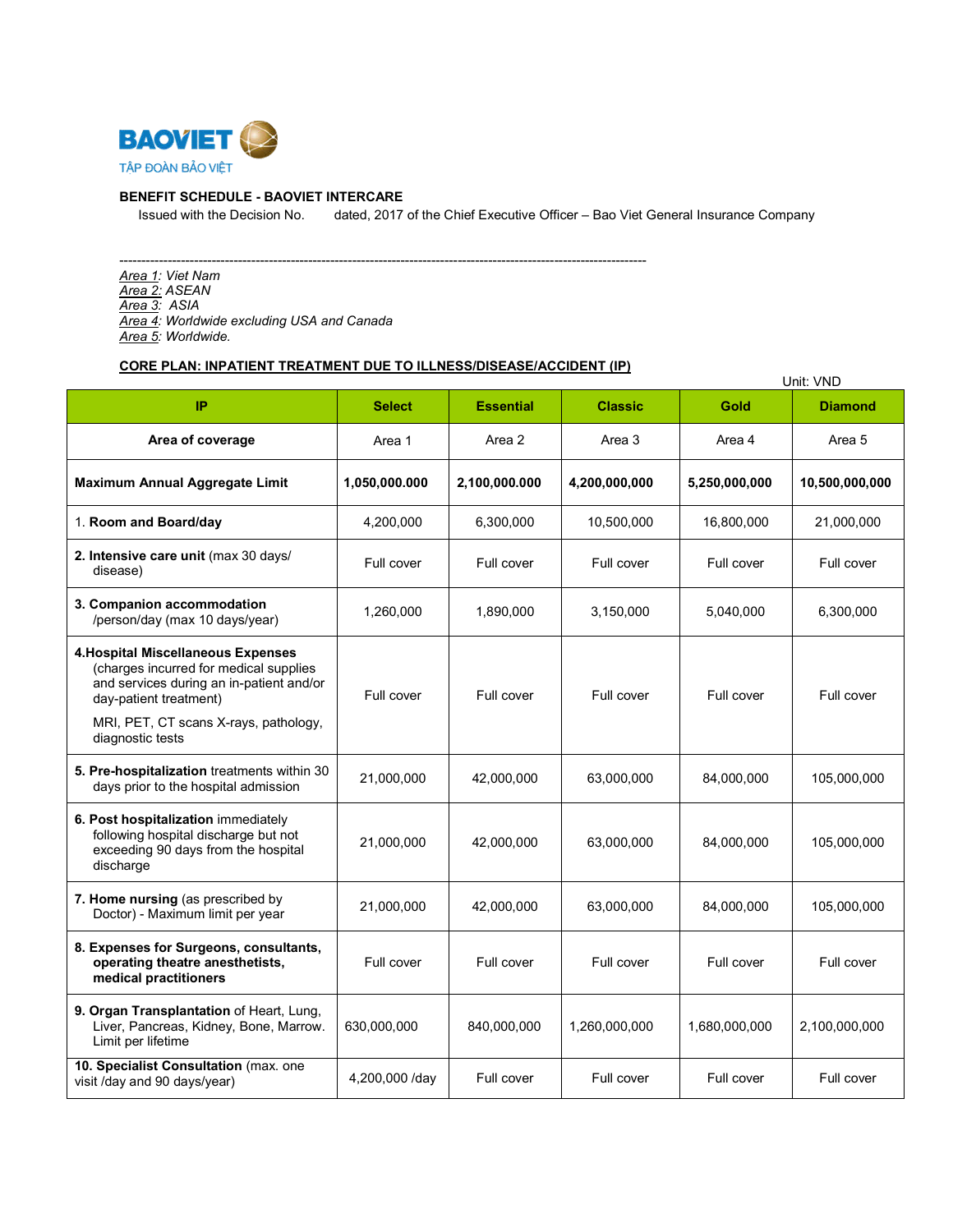| 11. Emergency Accidental Pregnancy<br>treatment immediately after an<br>accident) per policy (ell. embryotropic)                                                                                                                                                          | Full cover               | Full cover                                      | Full cover                                  | Full cover                                  | Full cover                                  |
|---------------------------------------------------------------------------------------------------------------------------------------------------------------------------------------------------------------------------------------------------------------------------|--------------------------|-------------------------------------------------|---------------------------------------------|---------------------------------------------|---------------------------------------------|
| 12. Emergency Accidental Dental<br><b>Inpatient Treatment (treatment</b><br>received within 24 hours at the<br>emergency room of a hospital<br>immediately following an accident) per<br>policy period                                                                    | 21,000,000               | Full cover                                      | Full cover                                  | Full cover                                  | Full cover                                  |
| 13. Expenses for transportation in<br>emergency case                                                                                                                                                                                                                      | 21,000,000               | 42.000.000                                      | 63,000,000                                  | 84,000,000                                  | 105,000,000                                 |
| 14. Emergency Medical Evacuation &<br><b>Repatriation</b> (including by air)                                                                                                                                                                                              | Full cover               | Full cover                                      | Full cover                                  | Full cover                                  | Full cover                                  |
| 15. Emergency Ward Treatment                                                                                                                                                                                                                                              | Full cover               | Full cover                                      | Full cover                                  | Full cover                                  | Full cover                                  |
| 16. Acute mental disorder (in-patient<br>only)                                                                                                                                                                                                                            | N/A                      | 21,000,000<br>/year<br>105,000,000<br>/lifetime | 63,000,000/year<br>210,000,000<br>/lifetime | 63,000,000/year<br>210,000,000<br>/lifetime | 78,750,000/year<br>262,500,000<br>/lifetime |
| 17. Family visit                                                                                                                                                                                                                                                          | N/A                      | N/A                                             | N/A                                         | 01 Round-trip<br>economy ticket             | 01 Round-trip<br>economy ticket             |
| 18. Daily Allowance per night (Up to 20<br>nights/year)                                                                                                                                                                                                                   | 105,000                  | 210,000                                         | 315,000                                     | 420,000                                     | 525,000                                     |
| 19. Daily Allowance per night in public<br>hospitals (Up to 20 nights/year)                                                                                                                                                                                               | 210,000                  | 420,000                                         | 630,000                                     | 840,000                                     | 1,050,000                                   |
| 20. Sub-limit applied for special<br>diseases/ critical illnesses /lifetime<br>(exclusively applied for individuals and<br>families including in-patient, out-patient,<br>emergency transportation and term life)                                                         | 210,000,000              | 420,000,000                                     | 840,000,000                                 | 1,050,000,000                               | 2,100,000,000                               |
| 21. AIDS/HIV<br>Cover for treatment occurring during the<br>Insured Period, including the subsequent<br>renewal year(s), provided that it manifests<br>itself after the policy has<br>been continuously in effect for a period<br>of five (5) years since the Entry date. | 105.000.000/<br>lifetime | 210,000,000/<br>lifetime                        | 420,000,000/<br>lifetime                    | 525,000,000/<br>lifetime                    | 1,050,000,000/<br>lifetime                  |

## **OPTIONAL PLANS**

## **1. OUT-PATIENT TREATMENT DUE TO ILLNESS/DISEASE/ACCIDENT (OP) – Optional**

|                                                           |               |                  |                |             | Unit: VND      |
|-----------------------------------------------------------|---------------|------------------|----------------|-------------|----------------|
| ОP                                                        | <b>Select</b> | <b>Essential</b> | <b>Classic</b> | Gold        | <b>Diamond</b> |
| Maximum Aggregate Limit for the whole<br>insurance period | 31,500,000    | 63,000,000       | 84,000,000     | 105,000,000 | 168,000,000    |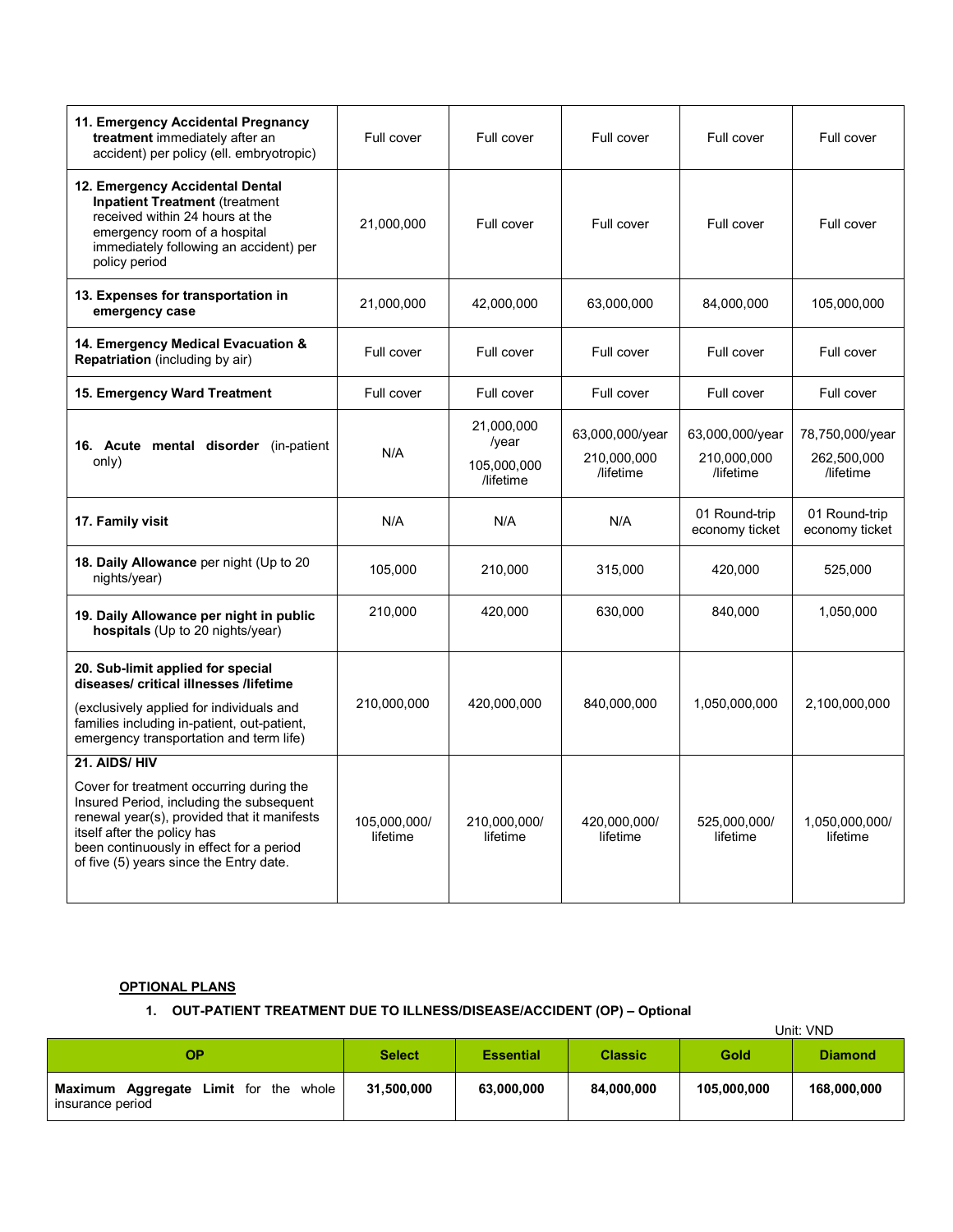| Area of coverage                                                                                                                                                                                                                                                                                                          | Area 1          | Area 2          | Area 3           | Area 4          | Area 5           |
|---------------------------------------------------------------------------------------------------------------------------------------------------------------------------------------------------------------------------------------------------------------------------------------------------------------------------|-----------------|-----------------|------------------|-----------------|------------------|
| General Practitioners and Specialist fees.<br>Prescribed medicines.<br>Laboratory test, diagnostic and treatment<br>prescribed by a physician.<br>Medical aids which are necessary as part<br>of treatment for broken limbs or injuries<br>(e.g. plaster casts, bandages) and mobility<br>aids prescribed by a physician. | 3,200,000/visit | 5,000,000/visit | 6,700,000 /visit | 7,300,000/visit | 11,800,000/visit |
| Physiotherapy, radiotherapy, heat therapy<br>prescribed<br>phototherapy<br>by<br>or<br>- a<br>physician.                                                                                                                                                                                                                  |                 |                 |                  |                 |                  |
| • Health check-up/ Vaccination per year                                                                                                                                                                                                                                                                                   | N/A             | N/A             | N/A              | 2.000.000       | 3.000.000        |

### **2. MATERNITY CARE (MA) – Optional**

 *(Applicable only to the Insured Person who is female from 18 to 45 years old)*

|                                                           |               |                  |                |            | Unit: VND      |  |
|-----------------------------------------------------------|---------------|------------------|----------------|------------|----------------|--|
| <b>MA</b>                                                 | <b>Select</b> | <b>Essential</b> | <b>Classic</b> | Gold       | <b>Diamond</b> |  |
| Maximum Aggregate Limit for the whole<br>insurance period | 21,000,000    | 31,500,000       | 63,000,000     | 84,000,000 | 105,000,000    |  |
| Area of coverage                                          | Area 1        | Area 2           | Area 3         | Area 4     | Area 5         |  |

**Benefit:** 

### **a) Complications of pregnancy and childbirth**

BAOVIET shall pay for medial expenses arising from complications during the period of pregnancy and childbirth which need obstetric procedures, the mother's immediate pre and post-natal expenses in a hospital. Coverage is provided for caesarean sections required on medical grounds and does not include voluntary caesarean sections (or medically required due to a previous elective caesarean section). Complication of pregnancy and childbirth including but not limited to the followings:

- $\triangleright$  Miscarriage or when the fetus has died and remains with the placenta in the womb;
- $\triangleright$  Stillbirth abnormal cell growth in the womb;
- $\triangleright$  Ectopic pregnancy;
- $\triangleright$  Post-partum hemorrhage;
- $\triangleright$  Retained placental membrane;
- $\triangleright$  Therapeutic abortion including abortion cases due to hereditary diseases/congenital malformation of the fetus or to save the mother's life;
- $\triangleright$  Preterm labor
- $\triangleright$  Difficult delivery
- $\triangleright$  Complications following any of the above conditions.

#### **b) Normal Delivery/ Childbirth**

BAOVIET will pay for medical costs arising from normal delivery/ childbirth, including but not limited to the hospital charges, specialist fee, the mother's immediate pre and postnatal care in hospital, postnatal suture.

#### **Waiting period:**

**In case of Childbirth:**

For individual policy: This benefit shall only be paid after 635 days from the Effective Date of the Policy. For group policy: This benefit shall be paid after 365 days from the Effective Date of the Policy. **In case of Complications**: This benefit shall be paid after 90 days from the Effective Date of the Policy.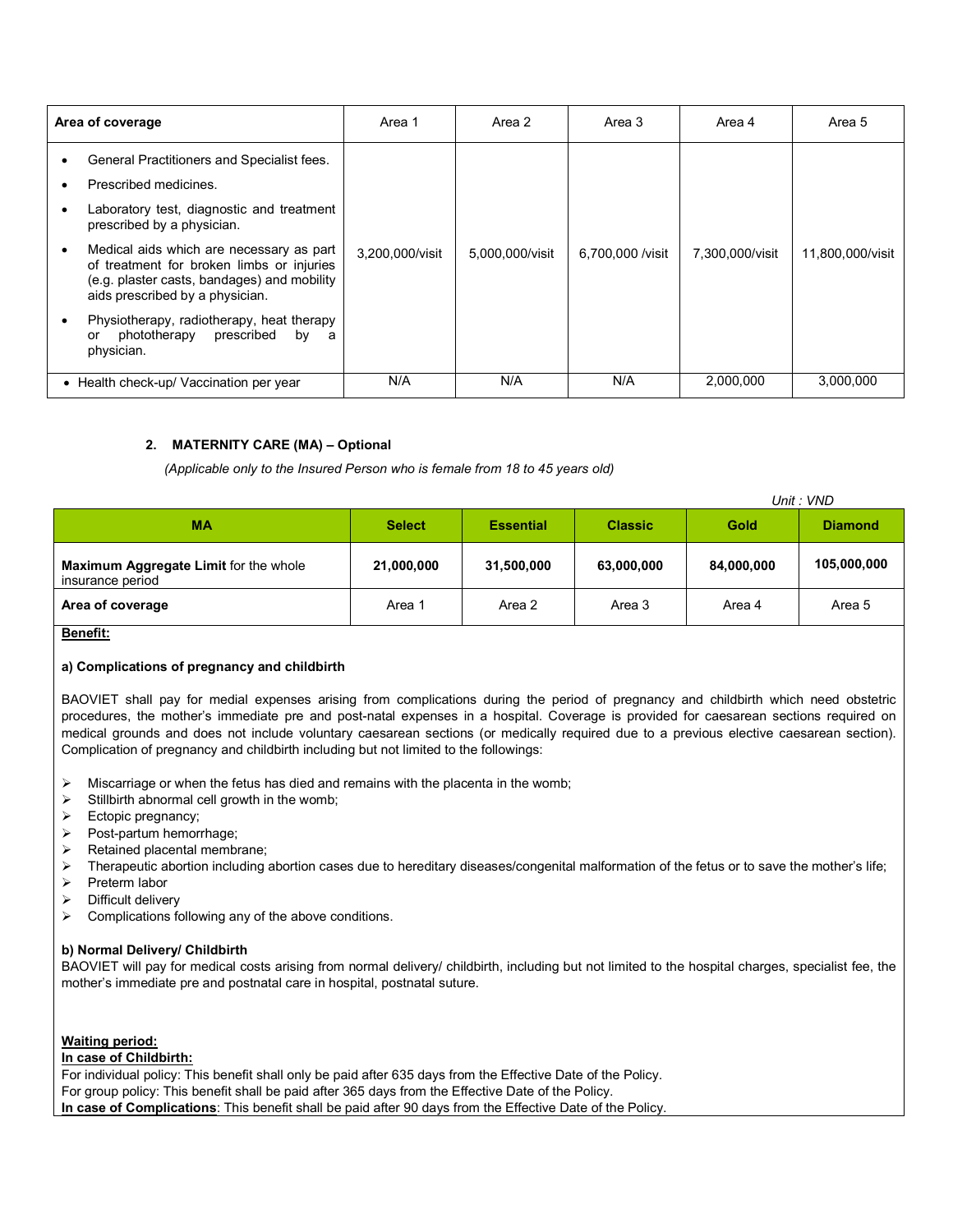## **3. DENTAL CARE (DC) – Optional**

|                                                                                                                                                                                                                                                                                                                                         |                                                                         |                                                                         |                                                                         |                                                                            | Unit: VND                                                                          |
|-----------------------------------------------------------------------------------------------------------------------------------------------------------------------------------------------------------------------------------------------------------------------------------------------------------------------------------------|-------------------------------------------------------------------------|-------------------------------------------------------------------------|-------------------------------------------------------------------------|----------------------------------------------------------------------------|------------------------------------------------------------------------------------|
| <b>DC</b>                                                                                                                                                                                                                                                                                                                               | <b>Select</b>                                                           | <b>Essential</b>                                                        | <b>Classic</b>                                                          | Gold                                                                       | <b>Diamond</b>                                                                     |
| <b>Maximum Aggregate Limit for the whole</b><br>insurance period                                                                                                                                                                                                                                                                        | 21,000,000                                                              | 21,000,000                                                              | 31,500,000                                                              | 31,500,000                                                                 | 31,500,000                                                                         |
| <b>Area of coverage</b>                                                                                                                                                                                                                                                                                                                 | Area 1                                                                  | Area 2                                                                  | Area 3                                                                  | Area 4                                                                     | Area 5                                                                             |
| Benefit:<br>1. Routine Dental Care<br>Check-up and diagnosis<br>Tooth cleaning<br>⋗                                                                                                                                                                                                                                                     | Routine dental<br>care (including<br>tooth cleaning):<br>1,000,000/year | Routine dental<br>care (including<br>tooth cleaning):<br>1,000,000/year | Routine dental<br>care (including<br>tooth cleaning):<br>2,000,000/year | Routine dental<br>care<br>(including tooth)<br>cleaning)<br>2,000,000/year | Routine<br>dental care<br>(including)<br>tooth<br>cleaning):<br>2,000,000/<br>year |
| 2. Dental Treatment<br>⋗<br>Check-up and diagnosis<br>Normal filling (amalgam or composite)<br>⋗<br>Removal of decayed teeth.<br>⋗<br>Removal of impacted, buried or un-erupted<br>⋗<br>teeth<br>Removal of roots<br>⋗<br>Removal of solid adontomes<br>➤<br>⋗<br>Apicetomy<br>Root canal treatment<br>⋗<br>Gingivitis, pyorrhoea.<br>⋗ | Up to<br><b>Maximum limit</b>                                           | Up to<br><b>Maximum limit</b>                                           | Up to<br><b>Maximum limit</b>                                           | Up to<br><b>Maximum limit</b>                                              | Up to<br><b>Maximum</b><br>limit                                                   |
| 3. Special treatments, Dentures<br>New or repair of bridge work, porcelain crowns,<br>dentures                                                                                                                                                                                                                                          | Co-insurance<br>50%                                                     | Co-insurance<br>50%                                                     | Co-insurance<br>50%                                                     | Co-insurance<br>50%                                                        | Co-insurance<br>50%                                                                |

## **4. PERSONAL ACCIDENT (PA)**

| $\tau$ . LEROORAL AGOIDERT (FA)                                                           |               |                  |                |               | Unit: VND      |  |
|-------------------------------------------------------------------------------------------|---------------|------------------|----------------|---------------|----------------|--|
| <b>PA</b>                                                                                 | <b>Select</b> | <b>Essential</b> | <b>Classic</b> | Gold          | <b>Diamond</b> |  |
| Maximum Aggregate Limit for the whole<br>insurance preriod                                | 2,200,000,000 | 4,400,000,000    | 6,600,000,000  | 8,800,000,000 | 11,000,000,000 |  |
| Area of coverage                                                                          | Area 1        | Area 2           | Area 3         | Area 4        | Area 5         |  |
| <b>Benefit:</b><br>Cover for Death, Permanent Total & Partial Disablement due to Accident |               |                  |                |               |                |  |

# **5. TERM LIFE (TL)**

| $V: I = IVU1 = II = I I - I$                               |               |                  |                |               | Unit: VND      |
|------------------------------------------------------------|---------------|------------------|----------------|---------------|----------------|
| ТЬ                                                         | <b>Select</b> | <b>Essential</b> | <b>Classic</b> | Gold          | <b>Diamond</b> |
| Maximum Aggregate Limit for the whole<br>insurance preriod | 1,100,000,000 | 2,200,000,000    | 4,400,000,000  | 5,500,000,000 | 6,600,000,000  |